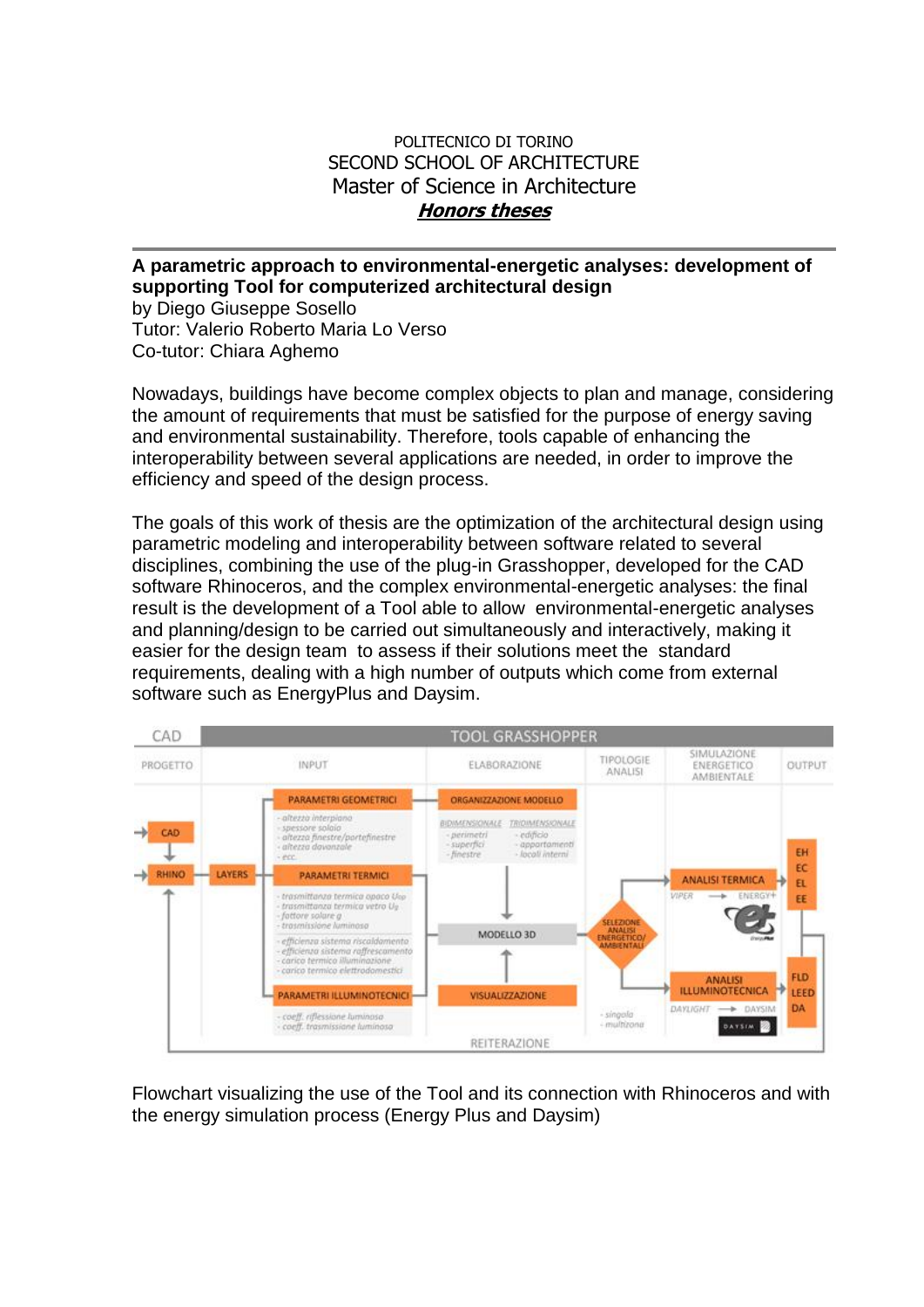Achieving the building model through Rhinoceros (or importing that from other CAD software) and filling some input parameters allows the design team getting nearly in real time the energetic and lighting performance of the building. Moreover, modifying the geometric properties and physical/geometric parameters of two-dimensional model (which are input data of the algorithm) causes a reiteration of threedimensional model of the building, visible on Rhinoceros canvas, and a updating of environmental-energetic results. In this way, monitoring of the building's performance is improved, achieving a considerable high number of output data, which simplifies the simulation process which would be otherwise necessary, according to regulations.

In order to test the Tool skills, a set of simulations have been carried out on a fivestorey building project consisting of ten apartments. The apartment plans were different for each floor, changing spaces such as corridors, storage rooms and bathroom, in order to expand the number of case studies and to evaluate the versatility of the Tool in heterogeneous conditions. The building's volume is articulated by terraces and protruding/falling volume in order to test tool skills to shape a three-dimensional building model.



## **ANALISI ENERGETICA**

|                                                    | Pareti esterne                | $U = 0.24 W/m^2K$             |                  |
|----------------------------------------------------|-------------------------------|-------------------------------|------------------|
| Plano terra                                        | Solaio interrato              | $U = 0.31 W/m'$ K             |                  |
| Appartamento 1                                     | Solaio esterno                | $U = 0.25 W/m^2K$             | INPUT            |
| Superficie netta 77,40 m <sup>2</sup>              | Trasmittanza vetro            | $U = 1.3$ W/m <sup>2</sup> K  |                  |
|                                                    | Fattore solare                | $g = 0.58$                    |                  |
|                                                    |                               |                               |                  |
| Fabbisogno energetico per il riscaldamento EHs     |                               | 54,46 kWh/m <sup>2</sup> anno |                  |
| Fabbisogno energetico per il raffrescamento ECs    | 38,89 kWh/m <sup>2</sup> anno | <b>TUALNO</b>                 |                  |
| Fabbisogno energetico per l'illuminazione ELs      |                               |                               | 25,07 kWh/m'anno |
| Fabbisogno energetico per gli elettrodomestici EEs |                               | 23,05 kWh/m <sup>-</sup> anno |                  |
|                                                    |                               |                               |                  |

Example of energetic analysis